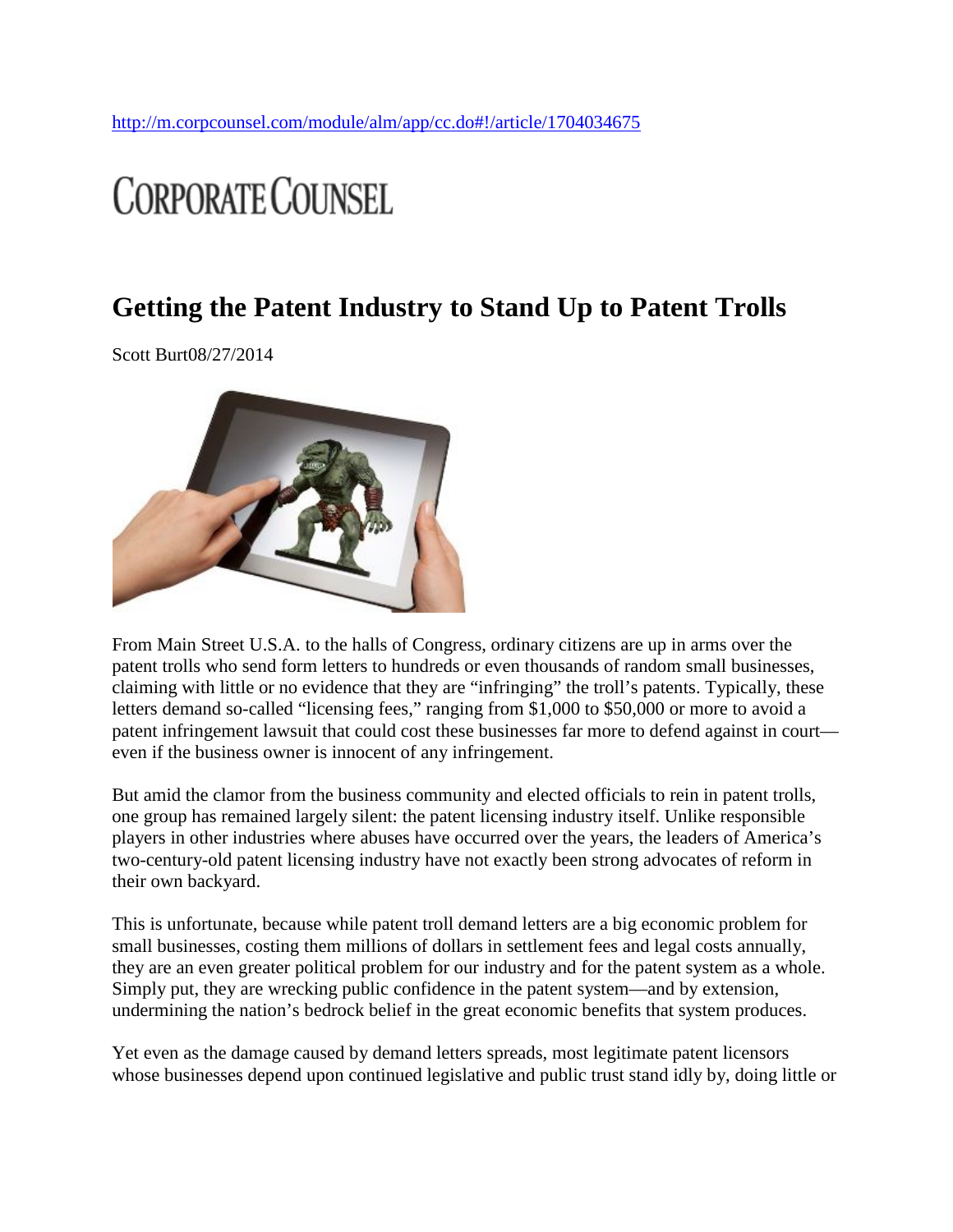nothing to address it. Well-insulated within the patent industry's cozy professional bubble, we are, in effect, fiddling while innovation's Rome burns.

That's too bad, because although reliable data on the extent of the demand letter problem and its economic impact are hard to come by, there is mounting anecdotal evidence that the deluge of demand letters is harming one of the nation's most critical job-creation and innovation sectors. I am referring, of course, to small businesses and startup companies. The reported impact usually takes the form of hiring delays, reduced R&D spending, or a negative change in product or business strategy. One study reported that 70 percent of 200 venture capitalists surveyed had invested in startup companies that later received extortionist demand letters.

This is serious stuff—especially for an economic sector that produces most of this nation's net job growth. And that's why we at Conversant Intellectual Property Management think it's time for responsible members of the patent licensing industry to step up and help deal with the scourge of patent troll demand letters. The last thing we want is to be tarred by the same brush.

### Standing Up to Patent Trolls

In July 2014, Conversant launched [Stand Up to the Demand,](http://www.standuptodemand.com/) an educational and advocacy campaign designed to help small and mid-size businesses identify and respond to demand letters. The first phase of our campaign features a website with a video and an infographic quiz to help business owners distinguish a patent troll demand letter from a legitimate notice letter, and provides samples of each.

Here are some telltale signs to look for:

- **The demand letter is addressed to no one in particular—perhaps "To Whom It May Concern" or "Dear Business Owner."** That's a pretty good indicator that a patent troll has targeted your company (and many others of a similar size or industry classification) in what we call a "form-letter patent shakedown." By contrast, a legitimate notice letter will be addressed to a specific person at your company. In any event, responsible licensors shouldn't seek licenses or threaten litigation against small businesses such as start-up companies, local retailers or end-user customers anyway.
- **The letter fails to identify the true owner of the patent.** That's another clue that the business is the target of a bad demand letter.
- **The letter provides no concrete evidence that your business, or its products and services, are infringing a patent.** Vague accusations of infringement that have no clear connection to your company's business or products are the hallmark of bogus demand letters.
- **The sender of the demand letter strongly implies or threatens legal action.** That's another clue it's coming from a patent troll, not a legitimate patent owner. Proper notice letters invite negotiation. Only someone trying to intimidate you would threaten litigation.
- **The sender gives you an unreasonably short time frame in which to respond.** Legitimate notice letters should provide ample time for the business to investigate the allegations of patent infringement and come to their own conclusions.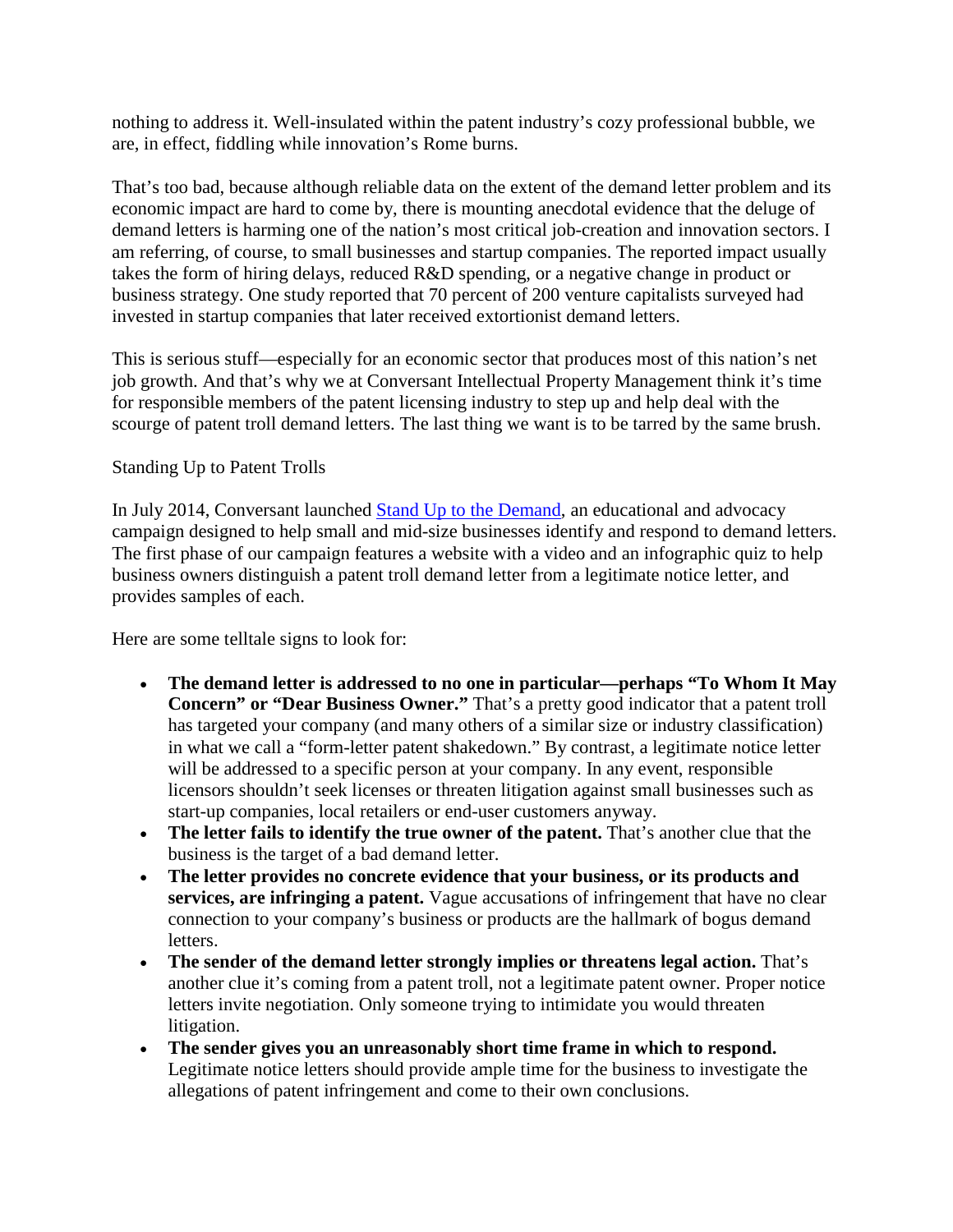• **It includes a demand for money.** That's the biggest red flag of all. Legitimate notice letters ask for a conversation, not a check. They invite the prospective licensee to discuss the evidence of infringement, which should be clearly documented, and then respond.

#### Protests Against Demand Letters Soar

What's most striking about these abusive demand letters is the enormous protest they have generated from the business community, the public and from elected officials. The National Federation of Independent Businesses (NFIB) and many other retail business groups and trade associations have demanded that the government act.

And make no mistake: Washington, D.C., is listening. Just two years ago, only a handful of members of Congress gave any serious thought to patent issues. Today, anti-patent sentiment is widespread, especially among Congress' core Main Street constituency, and as a result it appears quite determined to enact some sort of anti-troll legislation.

At the state level, meanwhile, 12 states have already enacted laws to curb abusive patent demand letters in the past year or so, and 14 others are actively considering similar bills. In addition, the attorneys general of several states have brought suit against trolls who send these letters, using existing consumer protection laws against making false claims to extort money.

One of the most successful suits took place in New York, where in January 2014 Attorney General Eric Schneiderman forced MPHJ Technology Investments LLC to sign a consent decree requiring it to repay all the money it received from businesses in the state. MPHJ, using various shell companies, had falsely claimed in demand letters it sent to 16,465 businesses that it had analyzed each target company's scanning systems and determined these to be in violation of its patents. In fact, MPHJ had merely sent form letters to companies of a certain size and industry classification without investigating or uncovering any evidence of infringement.

More recently on August 11, the U.S. Court of Appeals for the Federal Circuit allowed Vermont Attorney General William Sorrell's suit accusing MPHJ of violating state consumer protection laws to move forward in Vermont state court, rejecting MPHJ's claim that because the case involved patents, it should be tried in federal court.

As patent licensing and legal professionals, we must do our part to condemn the practices of bad actors who victimize innocent businesses, just as responsible members of other industries condemn the predatory practices of bad actors in their own fields. Then we must support concrete steps to root them out. Only by doing so can we ensure that the U.S. patent system plays its proper role in spurring innovation and economic growth.

### Advocating for Ethical Patent Licensing

Our company, Conversant (formerly MOSAID Technologies), is a privately held patent licensing company founded in 1975. Initially a computer memory semiconductor design company, Conversant started licensing its own patents in 1999 and then, in 2007, decided to focus exclusively on patent portfolio licensing. Today, with more than 12,500 patents and patent